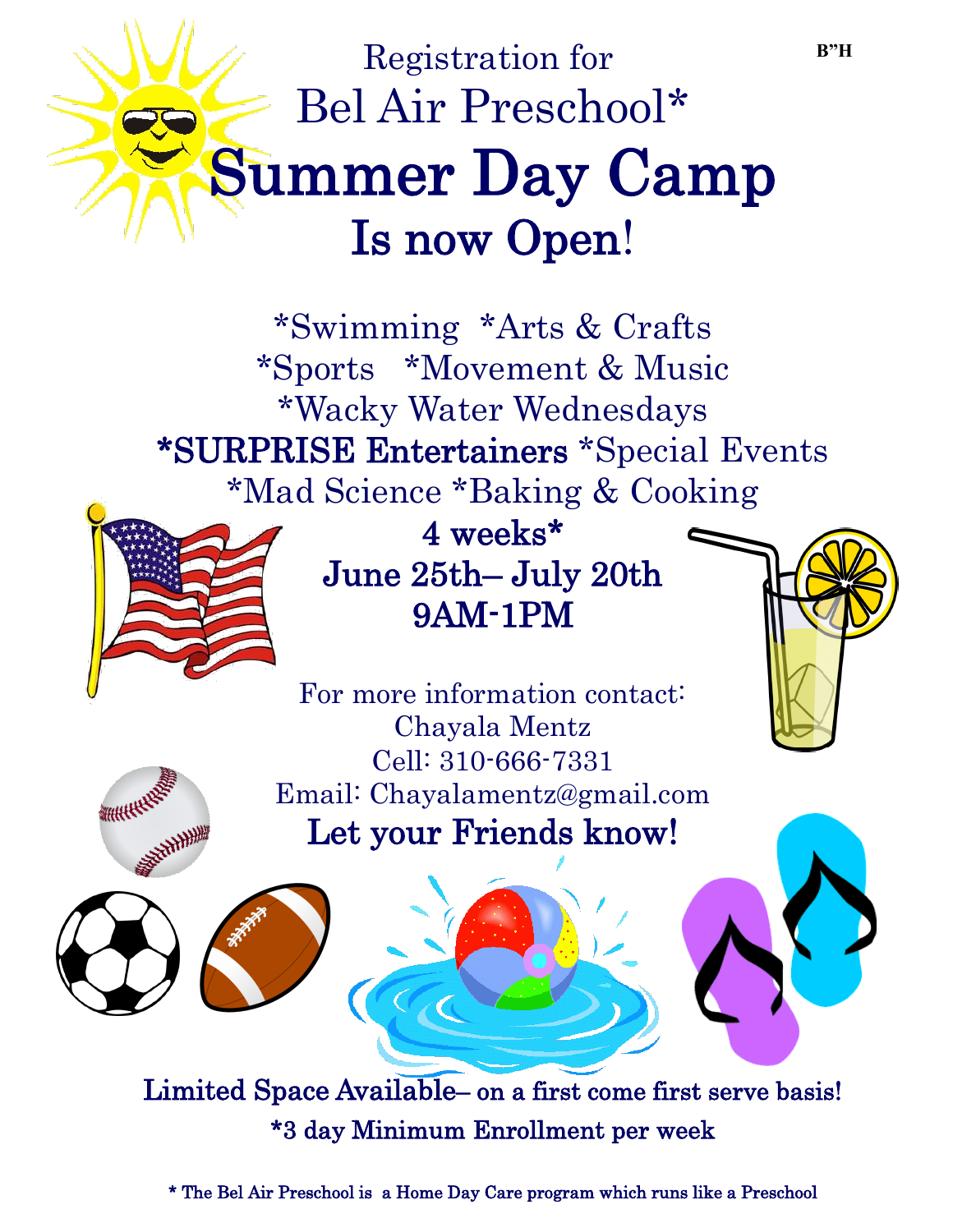

## Summer Day Camp Registration Form

| Name of                                                     |  |
|-------------------------------------------------------------|--|
|                                                             |  |
|                                                             |  |
|                                                             |  |
|                                                             |  |
|                                                             |  |
|                                                             |  |
|                                                             |  |
|                                                             |  |
|                                                             |  |
|                                                             |  |
| Siblings:                                                   |  |
|                                                             |  |
|                                                             |  |
| What expectations do you have for your child in our school? |  |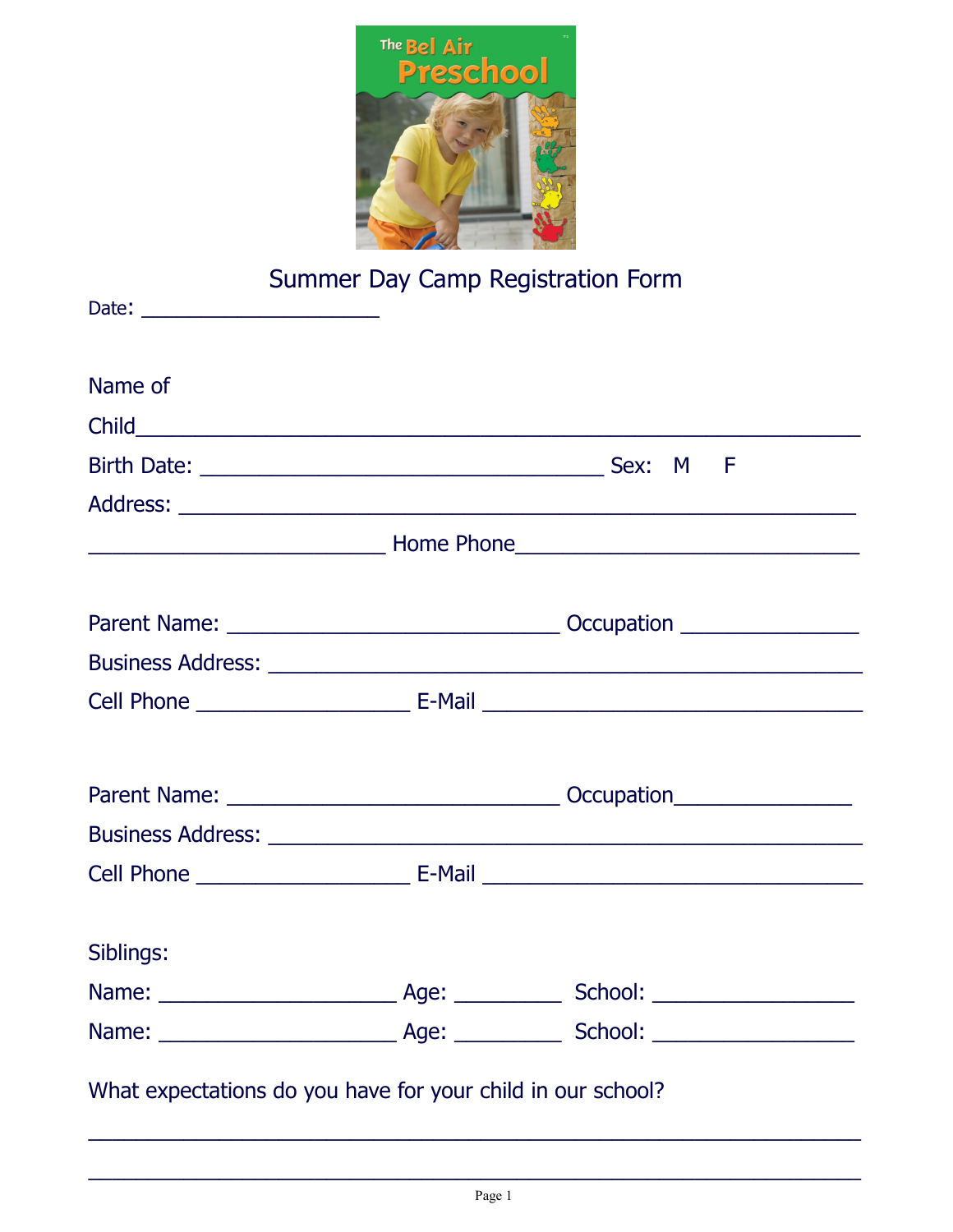

\_\_\_\_\_\_\_\_\_\_\_\_\_\_\_\_\_\_\_\_\_\_\_\_\_\_\_\_\_\_\_\_\_\_\_\_\_\_\_\_\_\_\_\_\_\_\_\_\_\_\_\_\_\_\_\_\_\_\_\_\_\_\_\_\_\_\_\_\_\_\_\_\_\_\_\_

\_\_\_\_\_\_\_\_\_\_\_\_\_\_\_\_\_\_\_\_\_\_\_\_\_\_\_\_\_\_\_\_\_\_\_\_\_\_\_\_\_\_\_\_\_\_\_\_\_\_\_\_\_\_\_\_\_\_\_\_\_\_\_\_\_\_\_\_\_\_\_\_\_\_\_\_

\_\_\_\_\_\_\_\_\_\_\_\_\_\_\_\_\_\_\_\_\_\_\_\_\_\_\_\_\_\_\_\_\_\_\_\_\_\_\_\_\_\_\_\_\_\_\_\_\_\_\_\_\_\_\_\_\_\_\_\_\_\_\_\_\_\_\_\_\_\_\_\_\_\_\_\_

\_\_\_\_\_\_\_\_\_\_\_\_\_\_\_\_\_\_\_\_\_\_\_\_\_\_\_\_\_\_\_\_\_\_\_\_\_\_\_\_\_\_\_\_\_\_\_\_\_\_\_\_\_\_\_\_\_\_\_\_\_\_\_\_\_\_\_\_\_\_\_\_\_\_\_\_

\_\_\_\_\_\_\_\_\_\_\_\_\_\_\_\_\_\_\_\_\_\_\_\_\_\_\_\_\_\_\_\_\_\_\_\_\_\_\_\_\_\_\_\_\_\_\_\_\_\_\_\_\_\_\_\_\_\_\_\_\_\_\_\_\_\_\_\_\_\_\_\_\_\_\_\_

Please share an aspect of your child that you consider unique or special:

In Case of Emergency who shall we call? Please list 2 names & numbers

Please note any health problems or allergies your child has:

How did you hear about our school? \_\_\_\_\_\_\_\_\_\_\_\_\_\_\_\_\_\_\_\_\_\_\_\_\_\_\_\_\_\_\_\_\_\_\_

I would like to enroll my child (Beginning when) \_\_\_\_\_\_\_\_\_\_\_\_\_\_\_\_\_\_\_\_\_\_\_\_\_\_\_\_\_\_\_

Parent's signature \_\_\_\_\_\_\_\_\_\_\_\_\_\_\_\_\_\_\_\_\_\_\_\_\_\_\_\_\_\_\_\_\_\_\_\_\_\_\_\_\_\_\_\_\_\_\_\_\_\_

Date \_\_\_\_\_\_\_\_\_\_\_\_\_\_\_\_\_\_\_\_\_\_\_\_

Fill out all forms, plus sign your Parent Handbook

*A non-refundable application fee of \$50 must accompany this application.* 

Tuition:  $$700.00$  for Full Camp  $$400.00$  for 3 days a week

Please Choose one Later Full Camp 2 Days A Week